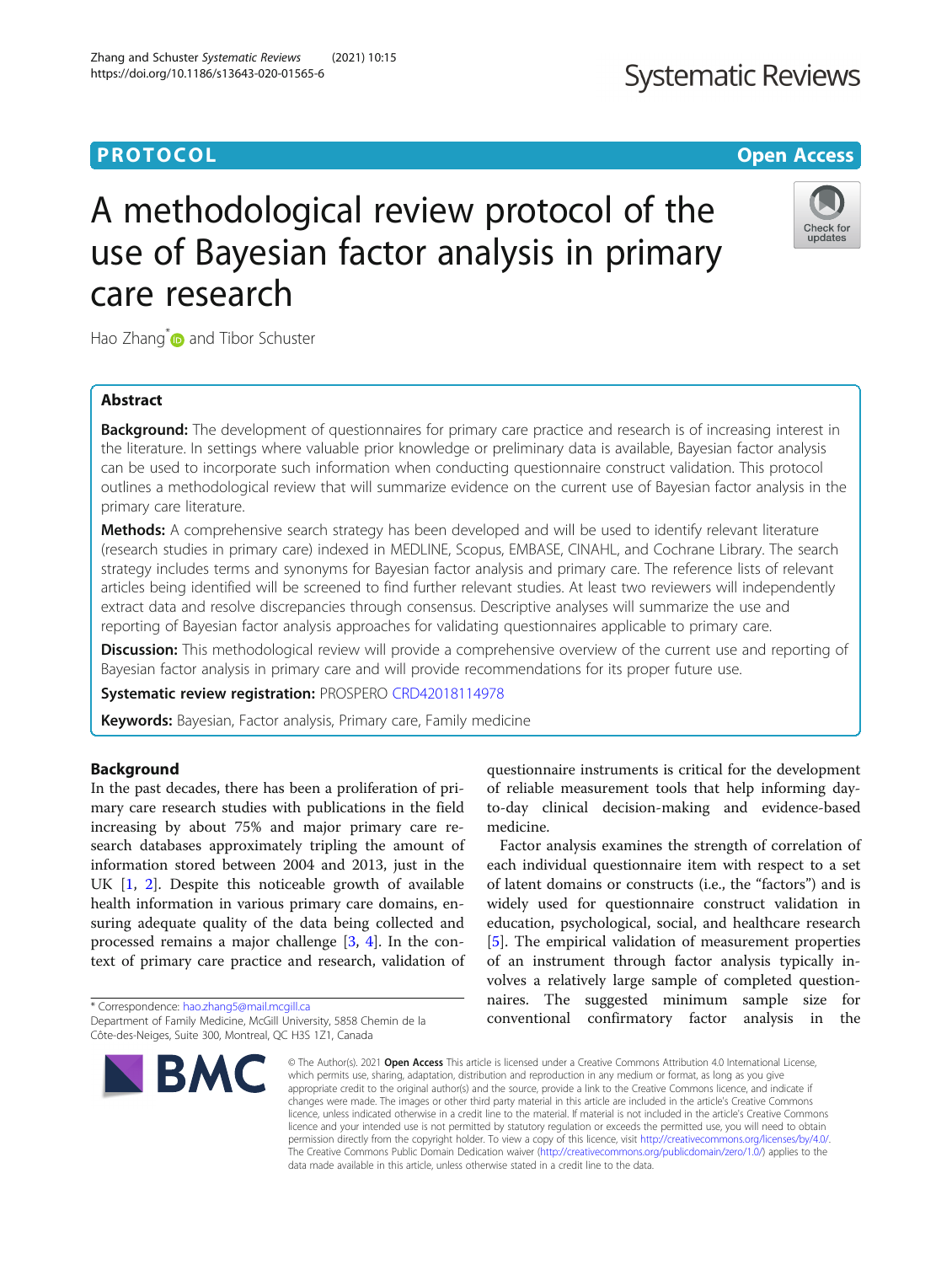literature ranges between approximately 100 and 300 responses [\[6](#page-4-0)]. An additional limiting element is that individuals who participate in pilot validation studies can typically not be involved in subsequent phases of the questionnaire instrument validation. This is critical as primary care research often applies in community settings and may be aimed at addressing the needs of populations that are comparatively low in numbers and difficult to identify and recruit.

Bayesian methods offer promising solutions to this impasse as the incorporation of prior information can increase efficiency in estimating target parameters compared to conventional methods [[6](#page-4-0)–[9](#page-4-0)]. Bayesian factor analysis for instrument development enables the inclusion of knowledge and opinions of health professionals, patients, and other stakeholders, potentially increasing the practical value and applicability of the instrument.

Nevertheless, when screening the primary care literature for questionnaire validation studies, Bayesian factor analysis appears to be underutilized. Furthermore, the implementation of the Bayesian approach and reporting of findings seem to vary largely across studies. To our best knowledge, no methodological review has yet been undertaken to quantify and qualify the use and reporting of Bayesian factor analysis in primary care. Therefore, the aim is to provide the first comprehensive methodological review on this matter.

The objectives of the methodological review will be (1) to identify and consolidate the existing Bayesian factor analysis approaches in primary care practice and research settings, (2) to assess the quality of the implementation and reporting of Bayesian factor in these settings, and (3) to summarize the used approaches for prior elicitation and Bayesian inference, including different estimation procedures and software routines.

# Methods/Study design

# Search methods for identification of studies

A comprehensive search strategy with high sensitivity will be adopted to identify all potential records relevant to the field of primary care and family medicine as previously described [\[10,](#page-4-0) [11](#page-4-0)]. The search strategy includes the terms and synonyms for Bayesian factor analysis and primary care as shown in Table 1. The search strategy is developed with a specialized librarian and will be conducted by at least two reviewers independently. Searches of electronic databases with hand searches of reference lists will be combined. The computer-based searches will combine medical subject headings (MeSH) terms, free text, and full text.

## Databases and time frame

Articles from MEDLINE, Embase, Cochrane Library, CINAHL, and Scopus will be identified. All relevant articles published before January 1, 2020, will be considered.

#### Searching other resources

Google Scholar will be manually scanned for the first 200 to 300 records for supplementary information [\[12](#page-4-0)]. Reference lists and the future citation of the retrieved articles will be manually searched with two additional rounds. As currently no well-established guidelines exist on conducting methodological reviews, we will follow the general recommendations in the literature  $[13]$  $[13]$ , the guidelines under development [[14\]](#page-4-0), and the PRISMA-P statement for the methodological review [[15,](#page-4-0) [16\]](#page-4-0). Review of review articles will serve for identifying the literature covered within the reviews.

# Types of studies

Quantitative and empirical research studies, methodological studies using Bayesian factor analysis, review articles, conference abstracts, and thesis or dissertation documents will be included. Research studies using similar model structures such as structural equation models and latent variable models, as well as item response theory, factor loadings, and item domain correlations, will be included. Some conferences publish full-text papers, i.e., conference proceedings alongside with abstracts. Only conference abstracts with respective full-text access will be considered in the methodological review.

## Inclusion criteria

The inclusion criteria of the review require literature to match the following three themes: "in the context of primary care practice," "Bayesian methods," and "factor analysis." The definition of primary care follows that of the American Academy of Family Physicians as being "comprehensive," "first contact," and "continuing";

Table 1 MEDLINE search strategy through the PubMed interface

| Concepts           | PubMed                                                                                                                                                                                                                                                                                                                                                             |
|--------------------|--------------------------------------------------------------------------------------------------------------------------------------------------------------------------------------------------------------------------------------------------------------------------------------------------------------------------------------------------------------------|
| Bayesian           | (bayes*[tw] OR "Bayes Theorem"[Mesh] OR Gibbs sampler OR "MCMC" OR "prior distribution" OR "posterior distribution") AND                                                                                                                                                                                                                                           |
| Factor<br>Analysis | ("Factor Analysis, Statistical"[Mesh] OR factor analys*[tw] OR item domain correlation* OR item response theor* OR structure equation<br>model* OR latent variable* OR factor loading*) AND                                                                                                                                                                        |
| Primary Care       | ("family"[all fields] OR physician*[all fields] OR practice*[tw] OR "primary care"[all fields] OR "Primary Health Care"[mh] OR primary[tw]<br>OR general pract*[tiab] OR gp[tiab] OR gps[tiab] OR clinic*[tiab] OR refer*[tiab] OR visit*[tiab] OR outpatient*[tiab] OR consult*[tiab] OR<br>communit*[tiab] OR ambulatory[tiab] OR centre*[tiab] OR office[tiab]) |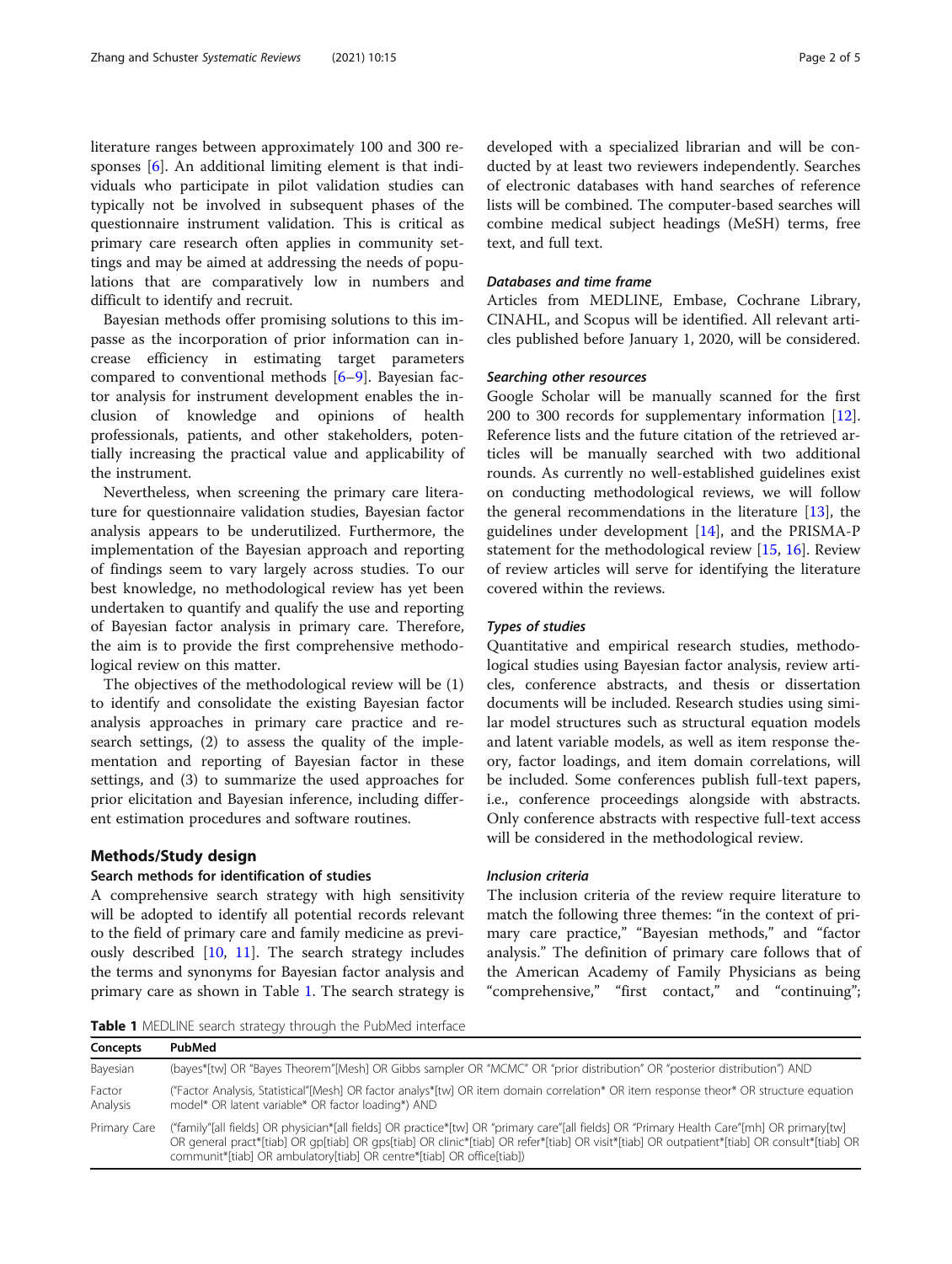meanwhile, it covers "any undiagnosed sign, symptom, or health concern" [[17\]](#page-4-0). The term "Bayesian methods" refers to any inferential method that employs prior distributions in conjunction with observed information to arrive at an estimate for the parameter of interest.

# Exclusion criteria

Editorials, commentaries, book reviews, hypotheses, critical appraisals, reflections, surveys, case reports or studies, or studies that do not employ Bayesian methods will be excluded. Studies that include some of the keywords but use them under different connotations or references will be excluded. Examples of ineligible use of keywords include "primary studies," "prior to," "human epidermal growth factor," and "genetic factor."

Bayesian methods used in other types of analyses, such as Bayes rule, Bayes or Bayesian factor studies, variational Bayes, Bayesian Information Criterion/Criteria, Bayesian random effects models, Bayesian/Bayes network, belief network, and Bayes(ian) model or probabilistic directed acyclic graphical model will be excluded. Studies not in family medicine or primary care but using related terminology will be excluded. Examples are "a family of methods" and "exponential family."

# Data collection and analysis Selection of studies

Titles and abstracts of studies will be sequentially screened using the search strategy by at least two independent reviewers using the software Rayyan [\[18](#page-4-0)]. If no information is given in the title or abstract about any of the three inclusion criteria, i.e., no indication about whether the study is applying Bayesian methods, using factor analysis, or in primary care, those studies will be included at the initial stage of screening. In indecisive situations, for example, when the term "factor analysis" is mentioned but not specified whether it is Bayesian or not Bayesian, the article will be kept for the next round of full-text review. The full text of articles that meet the inclusion criteria will be retrieved and examined independently by  $k>2$  reviewers, each reviewing one out of the k portions of the identified articles that are randomly assigned to each reviewer. All articles will be also reviewed by the main author. Any disagreement between the reviewers and the main author about the eligibility of specific studies will be discussed, and an additional reviewer will be involved if necessary, until a consensus is reached. For studies with multiple publication records, the most comprehensive or up-to-date record will be used.

# Data extraction and management

Data extraction and data preparation will be facilitated using Microsoft Excel and the statistical software package R. All records will be coded and categorized under the predefined themes in the codebook from the Canadian Institute of Health Research (CIHR) grants and rewards guide [\[19\]](#page-4-0). Despite existent guidelines and recommendations on reporting of general Bayesian methods, confirmatory factor analysis, and questionnaire development, no single comprehensive recommendation was found on the reporting of Bayesian confirmatory factor analysis [[20](#page-4-0)–[22](#page-4-0)]. Where applicable, the following data will be extracted: type of journal, publication date, geographical location, sample size, number of items or questions used for the Bayesian factor analysis, number of factors, domains or constructs, reported item-domain correlations, regression parameters, factor loadings, parameters of structural equation models, use of prior information and assumed prior distributions, and the primary care settings. A standardized predesigned data collection form will be used for data extraction. The assessment criteria below will be followed:

- 1. Did the authors use either Bayesian confirmatory factor analysis or Bayesian exploratory factor analysis or Bayesian latent variable model or Bayesian structure equation modeling?
- 2. If they used (at least) one of the listed methods, what was the parameter of interest they were aiming to estimate: item-to-domain correlation, factor loading, or latent model regression parameter? In other words, for which parameter did they impose a prior distribution?
- 3. How did investigators inform their prior distribution of the respective parameter? What was the prevalence of studies that employed non-informative priors?
- 4. If they mention the term "factor loading," did they explain it, and if, how did they interpret it, i.e., as an item-to-domain correlation or as a model parameter (latent variable regression coefficient)?
- 5. Did they report standardized factor loadings or parameter estimates that exceeded an interval of  $[-1, 1]$ ?
- 6. Were credible intervals or confidence intervals reported for factor loadings, item-to-domain correlations, model parameters, or regression coefficients?
- 7. What software or libraries were used? Were software codes or original data made available? (reproducibility)

The data extraction form used to summarize information obtained from the identified articles will be pilot tested to identify possible sources of error or imprecision. For this purpose, all reviewers involved will extract the data from a selected set of articles using the data extraction form. The extracted data will then be compared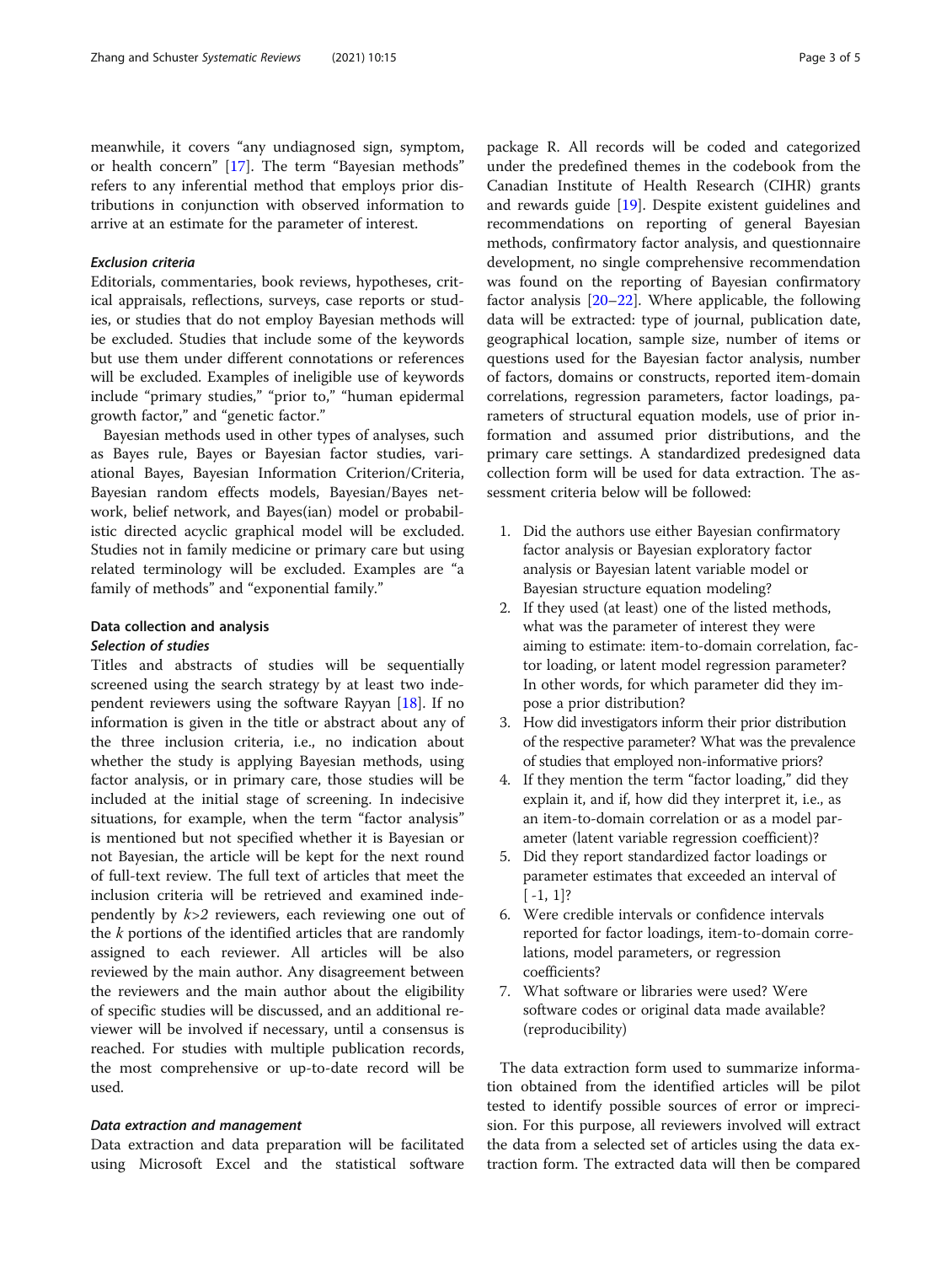<span id="page-3-0"></span>and sources for potential mismatches or errors discussed and resolved.

# Assessment of quality of implementation and reporting of Bayesian methods

The risk of bias in individual studies is not applicable to and will not be assessed in the review since the goal is to summarize the use and reporting of Bayesian questionnaire validation methods, i.e., there is no single effect parameter that is of primary interest. The data collected across studies will indicate the presence or absence of each of the seven criteria for assessing the appropriateness of design, conduct, and reporting. The quality of implementation and reporting of Bayesian methods for each eligible study will be assessed and rated on an ordinal scale with the following levels: very low, low, moderate, and high on the following aspects: reporting about methodology, Bayesian model, estimated parameters, prior elicitation, and basic contextual information provided. The quality assessment will be conducted independently by two expert statisticians (H.Z. and T.S.) and presented in tables in the final publication of the methodological review. No available critical tools exist to appraise the use of Bayesian factor analysis; however, the proposed quality appraisal (i.e., a methodological "peer review") by the authors will help to identify prevalent issues and initiate discussions of better reporting standards.

# Strategy for data descriptions and synthesis

A descriptive synthesis of the findings from the included studies with graphs and tables will be provided detailing the use of Bayesian factor analysis based on a common analytical framework on authors, years of publication, estimates, the number of publications over time, geographical locations, the study populations, the aims of the study, data types, key information about the data (e.g., sample sizes, number of questions in a questionnaire, or number of domains or factors), the type of Bayesian method used, and different estimation procedures and software routines (e.g., analytical solutions vs. sampling-based solutions).

## Anticipated results

#### Description of studies

The current use of Bayesian factor analysis will be summarized through descriptive statistics, for example, frequency distributions displaying the prevalence of the seven predefined assessment criteria across studies. A subjective quality appraisal developed in this review will be useful in initiating discussions of better reporting standards based on the review.

# **Discussion**

This methodological review will provide a detailed summary of how Bayesian factor analysis methods are applied in primary care practice and research settings. It will enable the identification of shortcomings in the application and reporting of Bayesian factor analysis studies within the context of primary care and will help to improve practice through discussing and refining current reporting standards. No one single agreed definition of the research domain of primary care and family medicine yet exists, which might affect the search results. Another weakness is the lack of a standard appraisal instrument for assessing the appropriateness of design, conduct, and reporting of Bayesian factor analysis. However, the quality appraisal conducted by the authors will be helpful in identifying major gaps and will potentially inform the future development of such an appraisal tool.

#### **Abbreviations**

CINAHL: Cumulative Index to Nursing & Allied Health Literature; EMBASE: Excerpta Medica database; UK: United Kingdom; PRISMA: Preferred Reporting Items for Systematic Reviews and Meta-Analyses

#### Acknowledgements

The work is funded by the Fonds de la recherche en santé du Québec and the Quebec-SPOR SUPPORT Unit at the Department of Family Medicine at McGill University.

#### Authors' contributions

HZ and TS initiated and designed the study. HZ drafted the manuscript. All authors read and approved the final manuscript.

#### Funding

Hao Zhang was funded by Fonds de la recherche en santé du Québec (FRQS) and the Quebec Strategy for Patient-Oriented Research Support for People and Patient-Oriented Research and Trials (SPOR-SUPPORT) Unit. Dr. Schuster was supported through funds obtained from a Canadian Institutes of Health Research Canada Research Chair (Tier II) award. The funders had no direct impact in developing the protocol.

### Availability of data and materials

Not applicable

Ethics approval and consent to participate Not applicable

#### Consent for publication Not applicable

Competing interests

The authors declare no competing interests.

### Received: 6 March 2020 Accepted: 17 December 2020 Published online: 08 January 2021

#### References

- 1. Chaudhry Z, Mannan F, Gibson-White A, Syed U, Ahmed S, Kousoulis A, et al. Outputs and growth of primary care databases in the United Kingdom: bibliometric analysis. J Innov Health Inf. 2017;24(3):284–90.
- 2. Hajjar F, Saint-Lary O, Cadwallader J-S, Chauvin P, Boutet A, Steinecker M, et al. Development of primary care research in North America, Europe, and Australia from 1974 to 2017. Ann Fam Med. 2019;17(1):49–51.
- 3. Sanders J, Powers B, Grossmann C. Digital data improvement priorities for continuous learning in health and health care: workshop summary. Washington, D.C.: National Academies Press; 2013.